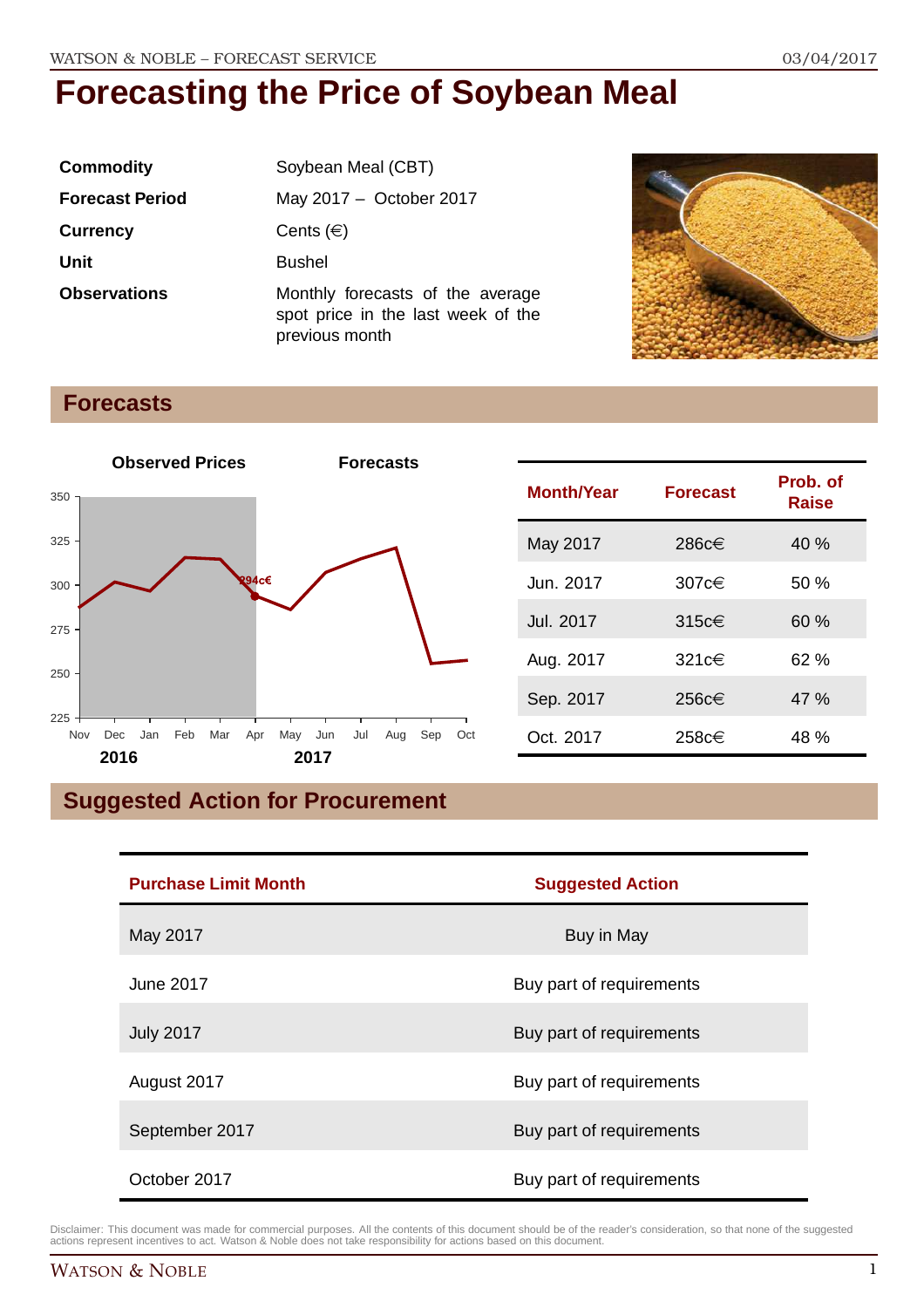### **Impact Analysis: One Month Forecast**



Our algorithm forecasts a lower price of Soybean Meal in one month: it is expectable that the price decreases 2.65% from 294 $c \in$  to 286 $c \in$  until the beginning of May.

# **Indices of Factors**



**Impact per Country**

#### **Interpretation**

- Slight decrease of Supply: Positive pressure of the Supply index
- Slight decrease of Demand: Negative pressure of the Demand index
- Slightly negative pressure of the index of Soybean Meal
- Negative pressure of the index of variables representing the market upstream
- Negative pressure of the index of variables representing the market downstream
- **Considerably negative pressure of the financial index**
- Negative pressure of other commodities and other factors
- Focus on US, Germany, and India

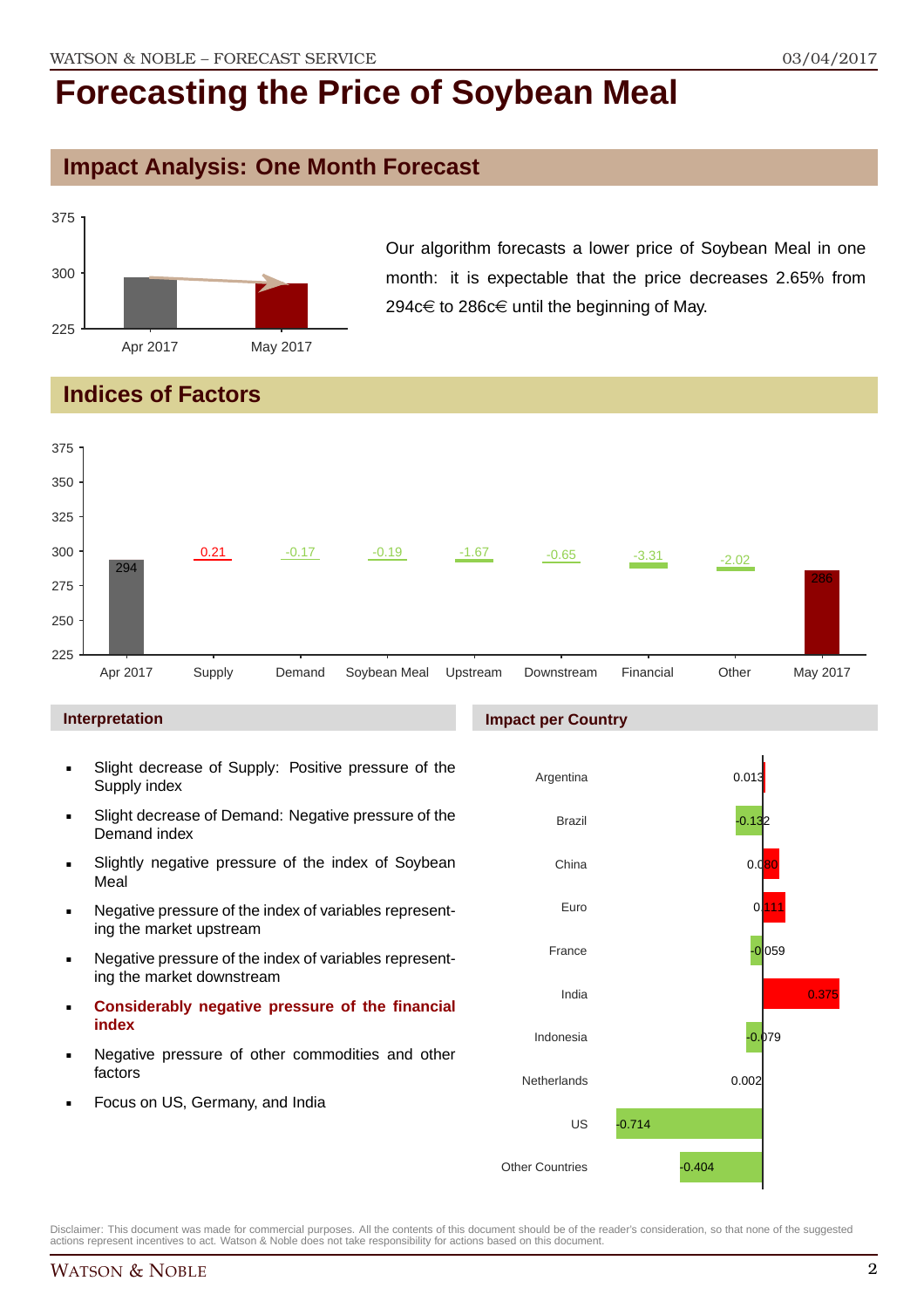### **Impact Analysis: Two Months Forecast**



Our algorithm forecasts a higher price of Soybean Meal in two months: it is expectable that the price increases 4.49% from 294 $c \in$  to 307 $c \in$  until the beginning of June.

# **Indices of Factors**



#### **Interpretation**

- **Considerable decrease of Supply**: Positive pressure of the Supply index
- **Increase of Demand**: Positive pressure of the Demand index
- **Positive pressure of the index of Soybean Meal**
- **Positive pressure of the index of variables represent**ing the market upstream
- Positive pressure of the index of variables representing the market downstream
- Slightly negative pressure of the financial index
- **Negative pressure of other commodities and other** factors
- Focus on Belgium, US, and Russia

#### **Impact per Country**

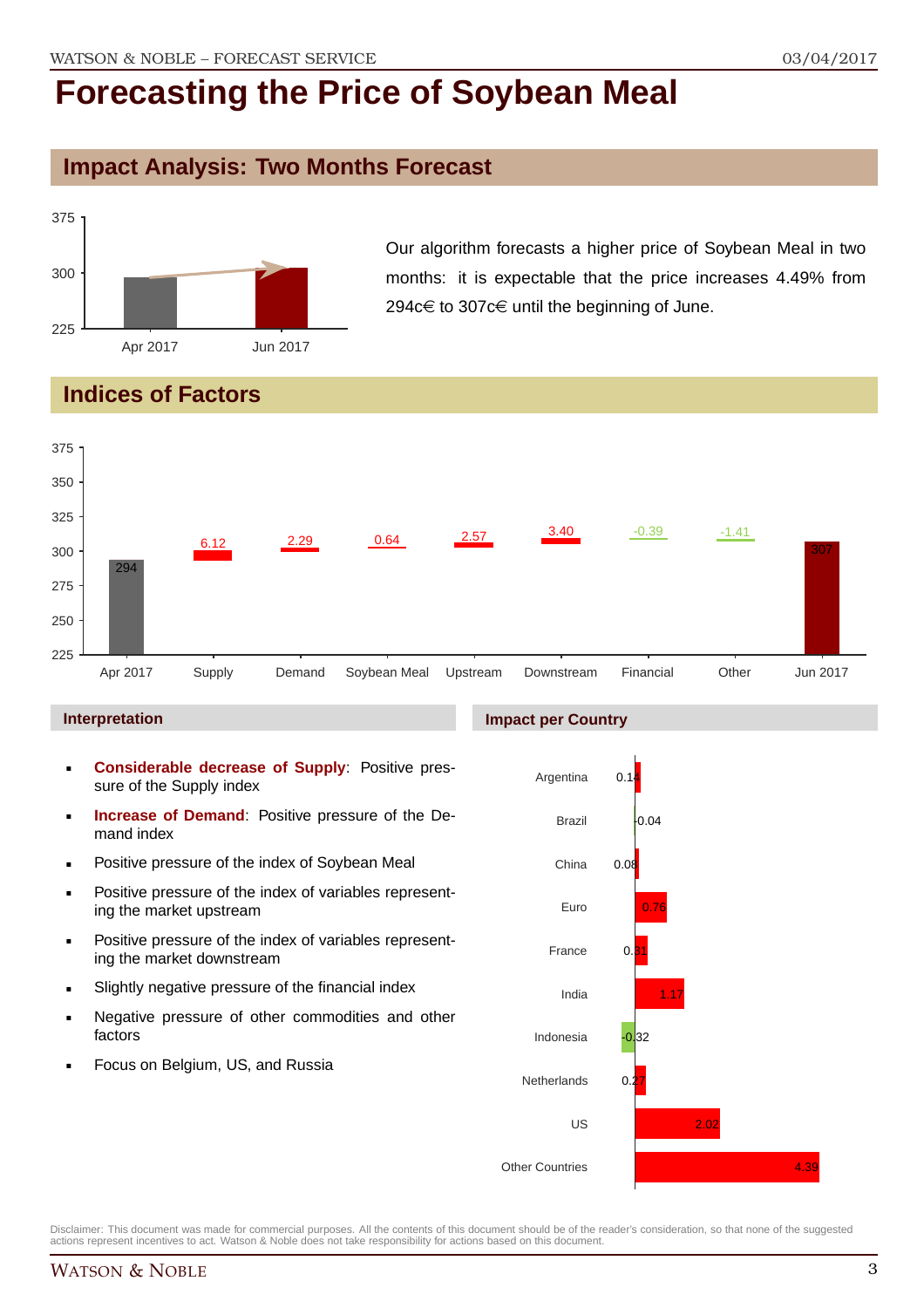### **Impact Analysis: Three Months Forecast**



Our algorithm forecasts a higher price of Soybean Meal in three months: it is expectable that the price increases 7.10% from 294 $c \in \mathfrak{t}$  to 315 $c \in \mathfrak{t}$  until the beginning of July.

# **Indices of Factors**



#### **Interpretation**

- **Decrease of Supply**: Positive pressure of the Supply index
- **Increase of Demand**: Positive pressure of the Demand index
- **Positive pressure of the index of Soybean Meal**
- **Considerably positive pressure of the index of variables representing the market upstream**
- Positive pressure of the index of variables representing the market downstream
- **•** Positive pressure of the financial index
- **Negative pressure of other commodities and other** factors
- Focus on US, Brazil, and Russia

#### **Impact per Country**

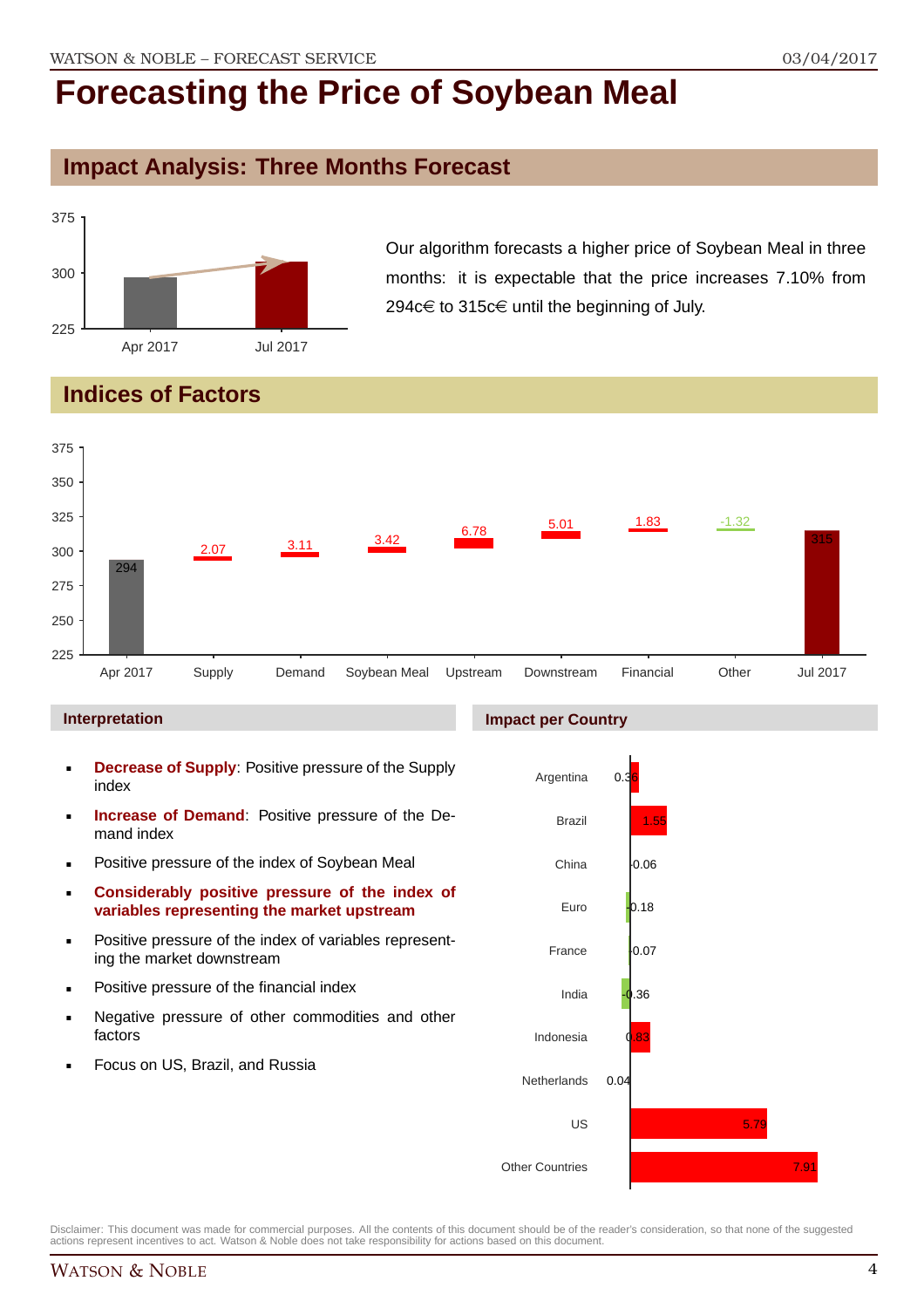# **Impact Analysis: Four Months Forecast**



Our algorithm forecasts a higher price of Soybean Meal in four months: it is expectable that the price increases 9.19% from 294 $c \in$  to 321 $c \in$  until the beginning of August.

# **Indices of Factors**



#### **Interpretation**

- **Decrease of Supply**: Positive pressure of the Supply index
- **Increase of Demand**: Positive pressure of the Demand index
- **Positive pressure of the index of Soybean Meal**
- **Positive pressure of the index of variables represent**ing the market upstream
- Positive pressure of the index of variables representing the market downstream
- **Considerably positive pressure of the financial index**
- Negative pressure of other commodities and other factors
- Focus on US, Russia, and Brazil

#### **Impact per Country**

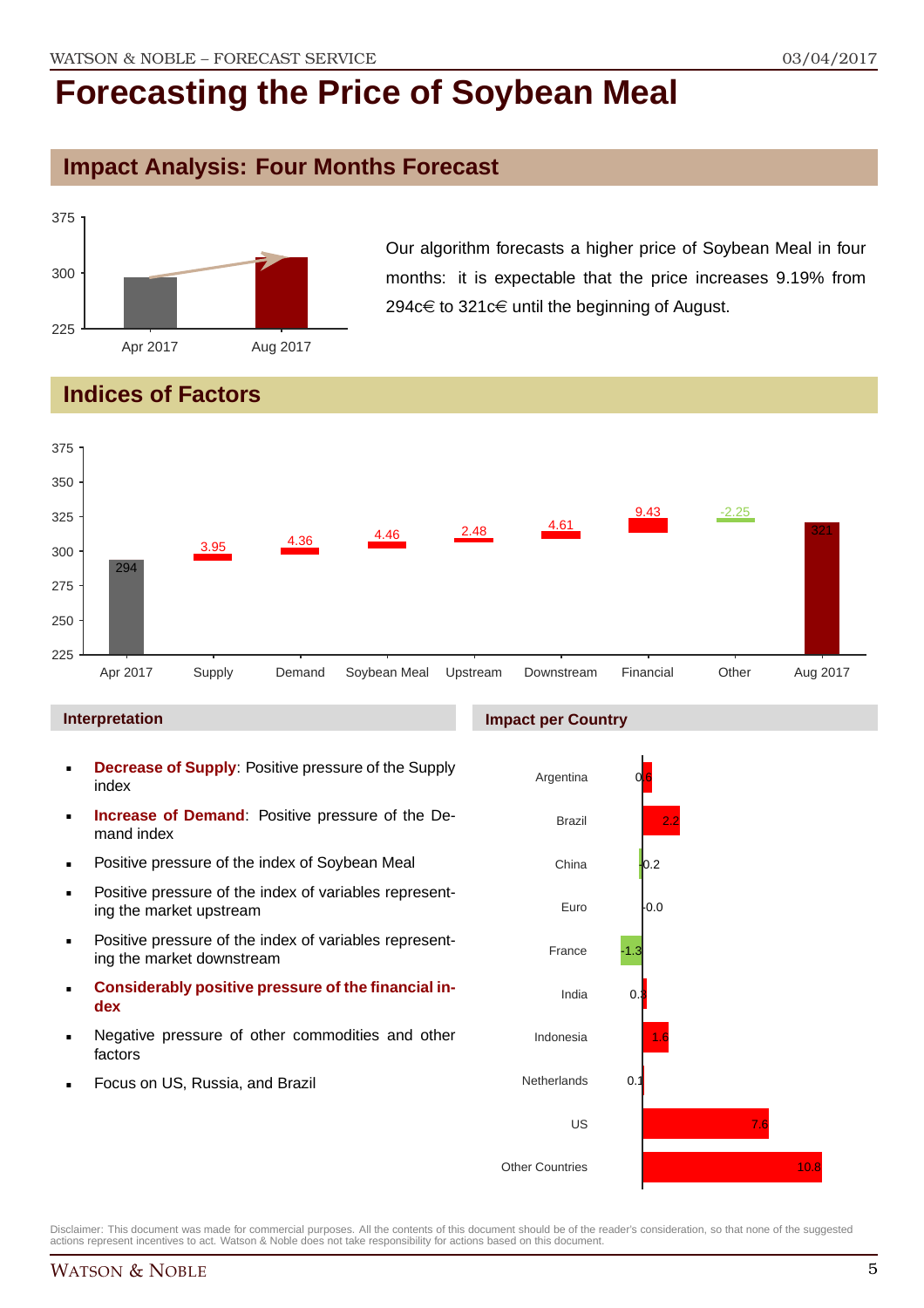### **Impact Analysis: Five Months Forecast**



Our algorithm forecasts a lower price of Soybean Meal in five months: it is expectable that the price decreases 13.01% from 294 $c$ € to 256 $c$ € until the beginning of September.

# **Indices of Factors**



#### **Interpretation**

- **Considerable increase of Supply**: Negative pressure of the Supply index
- **Decrease of Demand**: Negative pressure of the Demand index
- **Positive pressure of the index of Soybean Meal**
- **Considerably negative pressure of the index of variables representing the market upstream**
- Slightly negative pressure of the index of variables representing the market downstream
- **Negative pressure of the financial index**
- **Considerably negative pressure of other commodities and other factors**
- **Focus on Belgium, Italy, and Mexico**



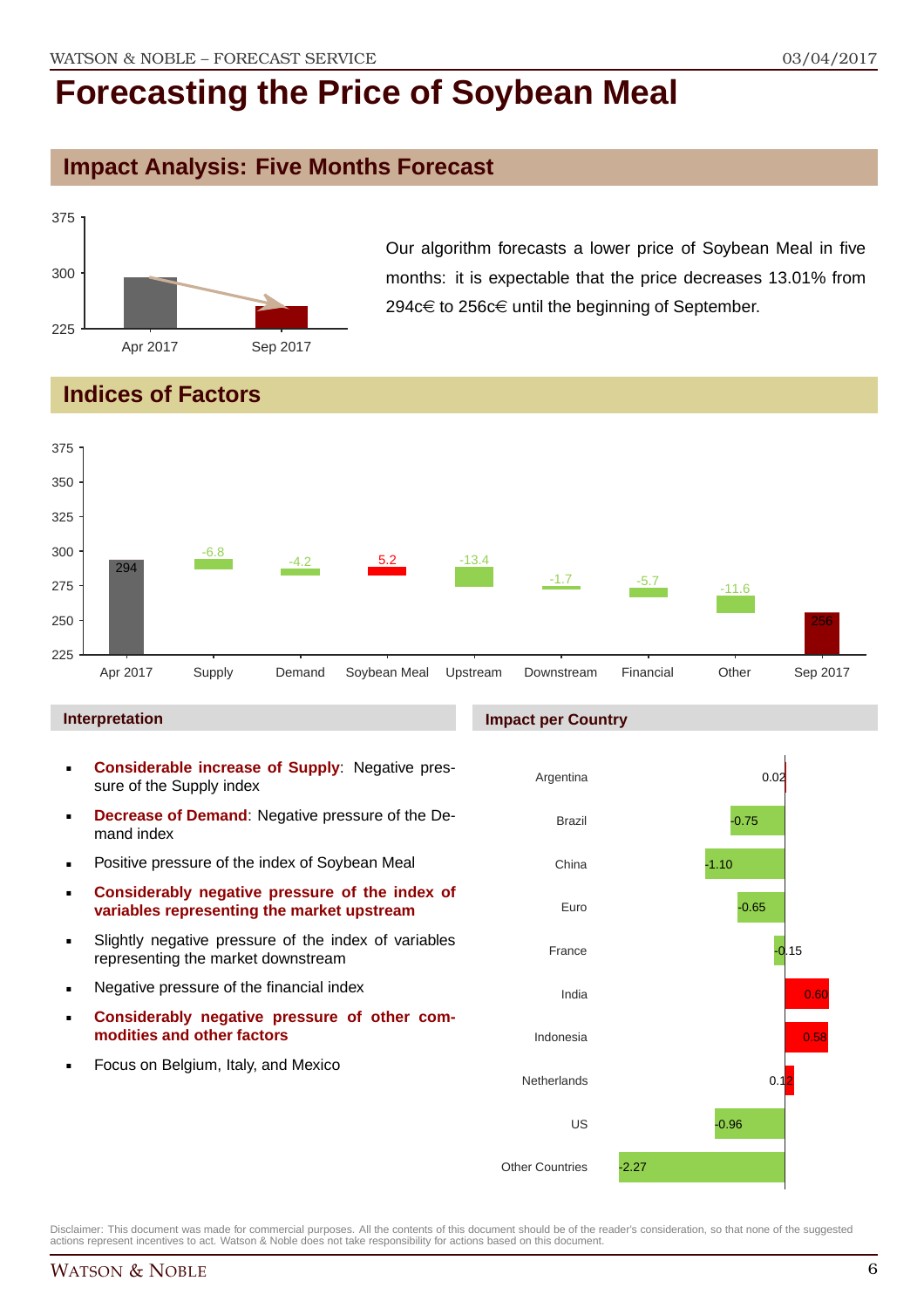### **Impact Analysis: Six Months Forecast**



Our algorithm forecasts a lower price of Soybean Meal in six months: it is expectable that the price decreases 12.40% from 294 $c$ € to 258 $c$ ∈ until the beginning of October.

### **Indices of Factors**



#### **Interpretation**

- Slight increase of Supply: Negative pressure of the Supply index
- **Decrease of Demand**: Negative pressure of the Demand index
- **Slightly positive pressure of the index of Soybean** Meal
- **Considerably negative pressure of the index of variables representing the market upstream**
- **Considerably negative pressure of the index of variables representing the market downstream**
- Slightly positive pressure of the financial index
- **Considerably negative pressure of other commodities and other factors**
- Focus on Mexico, US, and Argentina

#### **Impact per Country**

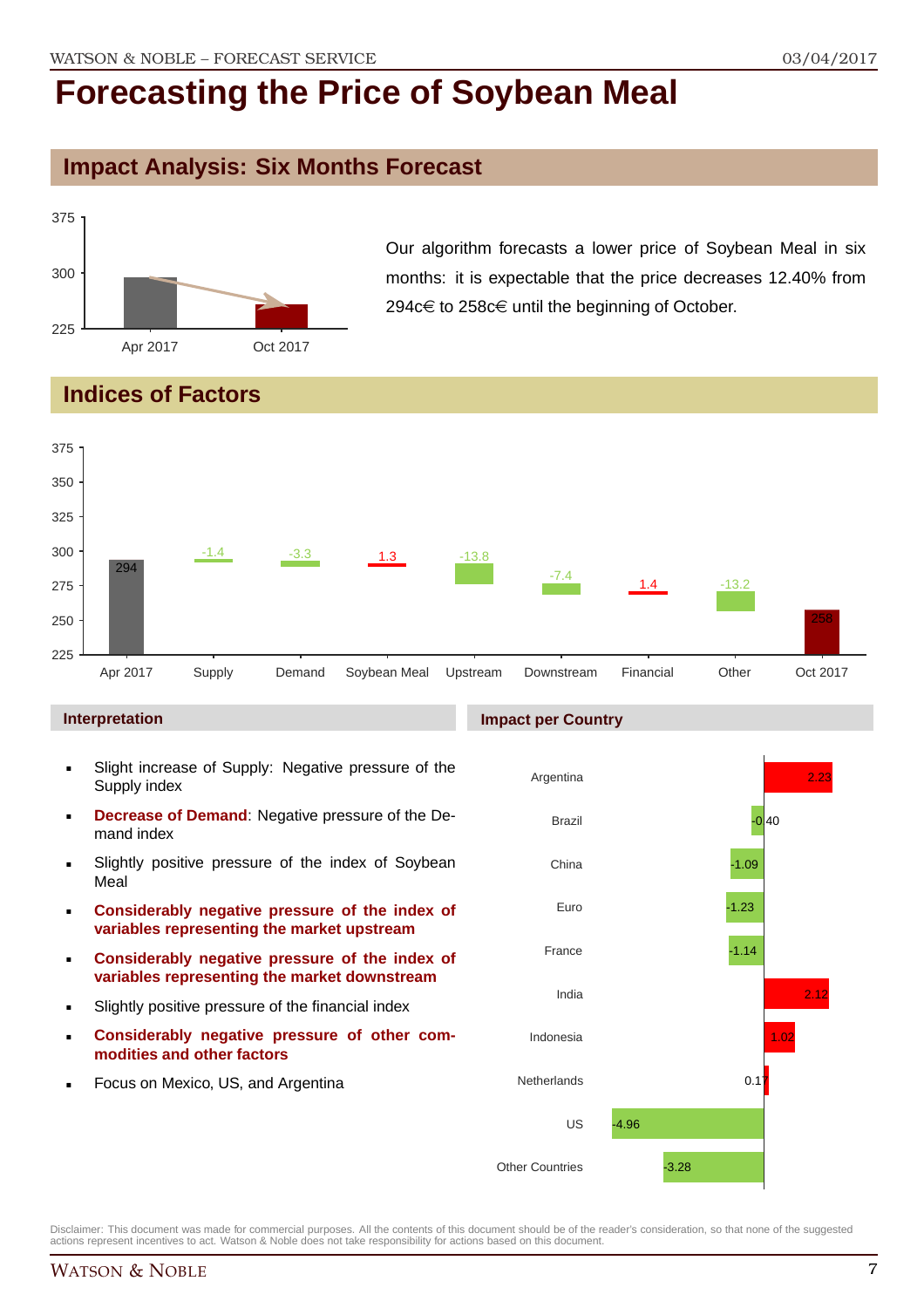# **APPENDIX – Technical Explanation of the Impact Analysis**

In this appendix, we explain the impact analysis of the factors that most contribute for our forecasts.

This Impact Analysis is conducted individually for **each time horizon**, allowing for a distinction between the indices of variables that contribute for our forecasts at short and medium run.

For each time horizon, our analysis has **two components**: first, we present the impact of variables grouped by **indices of factors**; second we present the impact of variables grouped by **indices of countries**.

### **Indices of Factors**

**Indices of factors** are indices of the weighted contributions of the variables grouped in those factors.

**Supply Index**: composed of macroeconomic variables of the producing and exporting countries. It includes variables such as production, exchange rates, inflation, monetary policy, and wages. For example, an increase in wages implies higher production costs which should (in linear, general, and ceteris paribus terms) generate an incentive to increase prices;

**Demand index**: composed of macroeconomic variables of the consuming and importing countries. It includes variables such as production, exchange rates, inflation, monetary policy, and wages. For example, a decrease in a consumer confidence index should (in linear, general, and ceteris paribus terms) increase savings and decrease demand, leading to lower prices;

**Soybean Meal Index**: composed of variables related to Soybean Meal. It includes variables such as the price of Soybean Meal in different regions of the world and exports, imports, and producer prices of Soybean Meal in some countries. For example, an increase in the price of Soybean Meal in other region may imply an increase in the price of Soybean Meal in Europe due to arbitrage movements;

**Upstream index**: composed of variables related to Soybean, Weather, and Fertilizers. It includes variables such as the price and exports, imports, and producer prices of the inputs in some countries. For example, an increase in the price of Fertilizers should (in linear, general, and ceteris paribus terms) generate an increase in the price of Soybean Meal;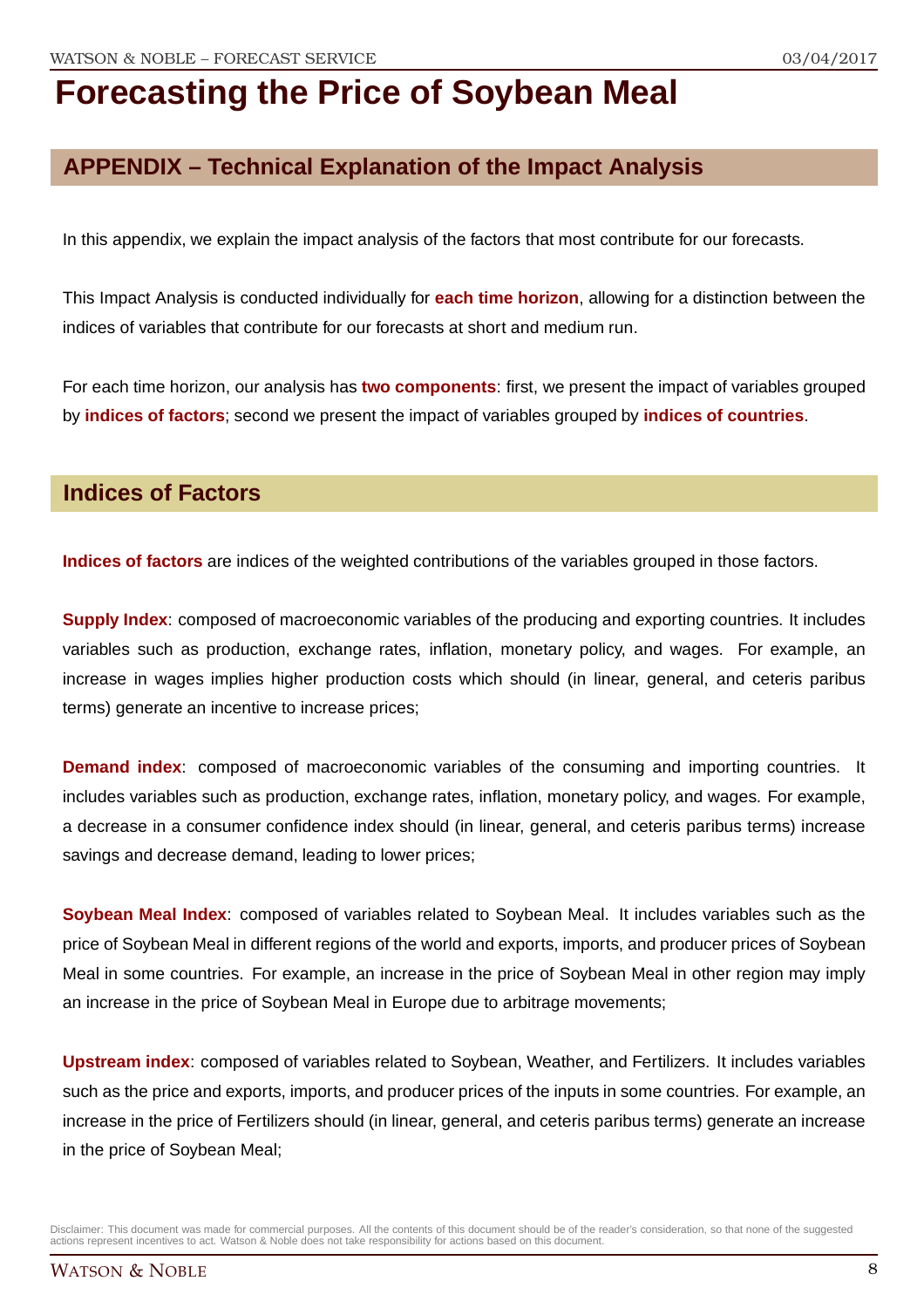# **APPENDIX – Technical Explanation of the Impact Analysis (II)**

**Downstream index**: composed of variables related to the Feed Industry. It includes variables such as the exports, imports, and prices of Pork, Poultry and Beef in some countries. For example, an increase in the demand of Pork should (in linear, general, and ceteris paribus terms) generate an increase in the price of Soybean Meal;

**Financial Variables Index**: composed of financial market variables. It includes the share price of companies that produce Soybean Meal. It also includes financial indices related to this sector. For example, a positive change in the share price of a producer of Soybean Meal should (in linear, general, and ceteris paribus terms) imply an increase in expected profitability of the firm. This may signal an expectation of increase in the price of Soybean Meal;

**Other Variables Index**: composed of variables related to other cereals, such as Corn and Wheat. It includes the price, exports, and imports of these commodities. For example, a positive change in the price of a substitute commodity, should (in linear, general, and ceteris paribus terms) imply an increase of demand of Soybean Meal, and thus, of the price of Soybean Meal.

### **Indices of Countries**

**Indices of Countries**: are indices of the weighted contributions of the macroeconomic variables of each country. The countries we present are the most relevant countries in the production, consumption, and international commerce of Soybean Meal.

### **Interpretation Warning**